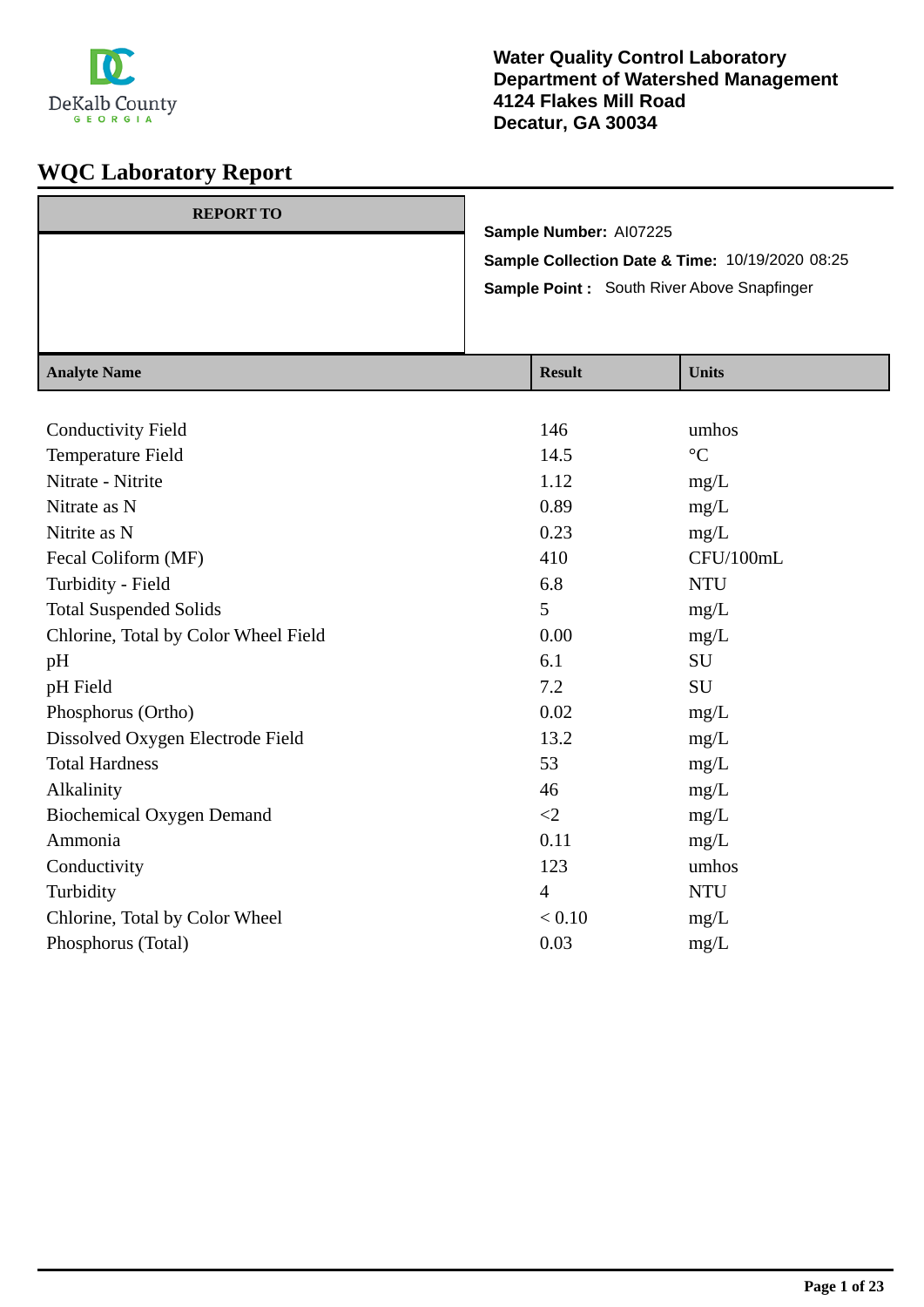

| <b>REPORT TO</b> |                                                 |
|------------------|-------------------------------------------------|
|                  | Sample Number: Al07226                          |
|                  | Sample Collection Date & Time: 10/19/2020 12:50 |
|                  | Sample Point : South River Below LAS            |
|                  |                                                 |
|                  |                                                 |

| <b>Analyte Name</b>                  | <b>Result</b>  | <b>Units</b>    |
|--------------------------------------|----------------|-----------------|
|                                      |                |                 |
| Nitrate as N                         | 3.83           | mg/L            |
| Chlorine, Total by Color Wheel Field | 0.00           | mg/L            |
| <b>Total Suspended Solids</b>        | 9              | mg/L            |
| Turbidity - Field                    | 9.4            | <b>NTU</b>      |
| <b>Conductivity Field</b>            | 241            | umhos           |
| Fecal Coliform (MF)                  | 300            | CFU/100mL       |
| Nitrate - Nitrite                    | 3.83           | mg/L            |
| Nitrite as N                         | < 0.20         | mg/L            |
| Phosphorus (Total)                   | 0.05           | mg/L            |
| Temperature Field                    | 17.1           | $\rm ^{\circ}C$ |
| Phosphorus (Ortho)                   | 0.02           | mg/L            |
| Alkalinity                           | 50             | mg/L            |
| Ammonia                              | 0.12           | mg/L            |
| pH                                   | 6.9            | <b>SU</b>       |
| <b>Total Hardness</b>                | 67             | mg/L            |
| Conductivity                         | 209            | umhos           |
| <b>Biochemical Oxygen Demand</b>     | $\leq$ 2       | mg/L            |
| Turbidity                            | $\overline{7}$ | <b>NTU</b>      |
| Chlorine, Total by Color Wheel       | < 0.10         | mg/L            |
| Dissolved Oxygen Electrode Field     | 12.6           | mg/L            |
| pH Field                             | 7.5            | SU              |
|                                      |                |                 |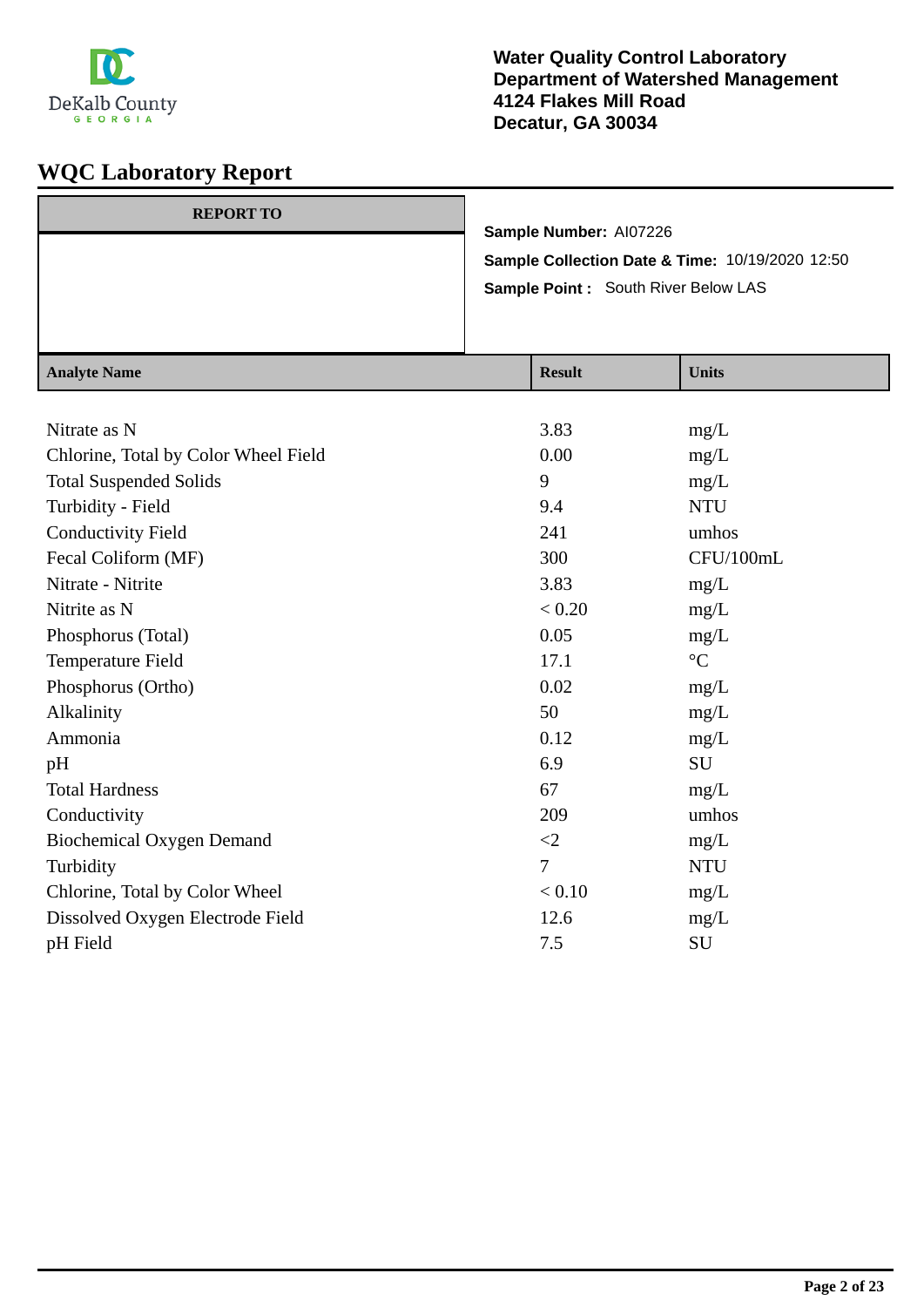

| Sample Point: South River Below Pole Bridge     |  |
|-------------------------------------------------|--|
| Sample Collection Date & Time: 10/19/2020 12:58 |  |
| Sample Number: AI07227                          |  |
| <b>REPORT TO</b>                                |  |

| <b>Analyte Name</b>                  | <b>Result</b> | <b>Units</b>    |
|--------------------------------------|---------------|-----------------|
|                                      |               |                 |
| Phosphorus (Total)                   | 0.11          | mg/L            |
| Temperature Field                    | 17.7          | $\rm ^{\circ}C$ |
| Nitrate as N                         | 5.31          | mg/L            |
| Nitrite as N                         | < 0.20        | mg/L            |
| Phosphorus (Ortho)                   | 0.09          | mg/L            |
| Fecal Coliform (MF)                  | 270           | CFU/100mL       |
| <b>Conductivity Field</b>            | 263           | umhos           |
| Turbidity - Field                    | 8.9           | <b>NTU</b>      |
| <b>Total Suspended Solids</b>        | 10            | mg/L            |
| Chlorine, Total by Color Wheel Field | 0.00          | mg/L            |
| Nitrate - Nitrite                    | 5.31          | mg/L            |
| Alkalinity                           | 41            | mg/L            |
| pH Field                             | 7.7           | <b>SU</b>       |
| Dissolved Oxygen Electrode Field     | 12.2          | mg/L            |
| Chlorine, Total by Color Wheel       | < 0.10        | mg/L            |
| pH                                   | 6.8           | <b>SU</b>       |
| Turbidity                            | 6             | <b>NTU</b>      |
| <b>Biochemical Oxygen Demand</b>     | $\leq$        | mg/L            |
| Conductivity                         | 220           | umhos           |
| Ammonia                              | < 0.10        | mg/L            |
| <b>Total Hardness</b>                | 72            | mg/L            |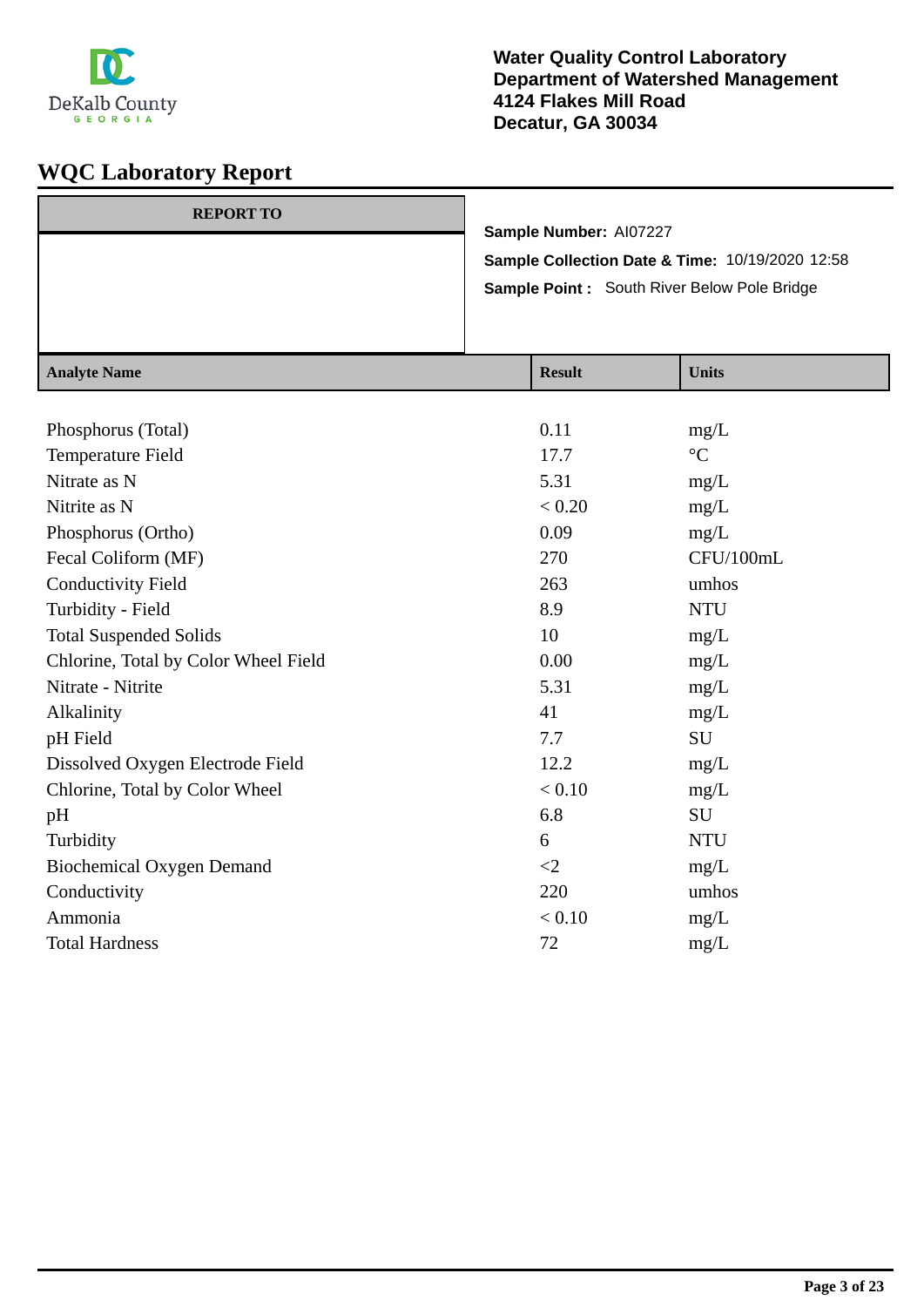

| <b>REPORT TO</b> |                                                     |
|------------------|-----------------------------------------------------|
|                  | Sample Number: AI07228                              |
|                  | Sample Collection Date & Time: 10/19/2020 10:16     |
|                  | <b>Sample Point:</b> South River at Bouldercrest Rd |
|                  |                                                     |
|                  |                                                     |

| <b>Analyte Name</b>                  | <b>Result</b> | <b>Units</b> |
|--------------------------------------|---------------|--------------|
|                                      |               |              |
| pH                                   | 6.9           | SU           |
| <b>Total Suspended Solids</b>        | 3             | mg/L         |
| Turbidity - Field                    | 7.4           | <b>NTU</b>   |
| <b>Conductivity Field</b>            | 208           | umhos        |
| Fecal Coliform (MF)                  | 370           | CFU/100mL    |
| Phosphorus (Ortho)                   | 0.01          | mg/L         |
| Nitrate as N                         | 0.86          | mg/L         |
| <b>Total Hardness</b>                | 44            | mg/L         |
| Nitrate - Nitrite                    | 0.86          | mg/L         |
| Nitrite as N                         | < 0.20        | mg/L         |
| pH Field                             | 7.7           | SU           |
| Chlorine, Total by Color Wheel Field | 0.00          | mg/L         |
| Chlorine, Total by Color Wheel       | < 0.10        | mg/L         |
| Dissolved Oxygen Electrode Field     | 12.7          | mg/L         |
| Alkalinity                           | 54            | mg/L         |
| <b>Biochemical Oxygen Demand</b>     | $\langle 2$   | mg/L         |
| Phosphorus (Total)                   | 0.02          | mg/L         |
| Ammonia                              | < 0.10        | mg/L         |
| Conductivity                         | 170           | umhos        |
| Turbidity                            | 3             | <b>NTU</b>   |
| Temperature Field                    | 14.1          | $^{\circ}C$  |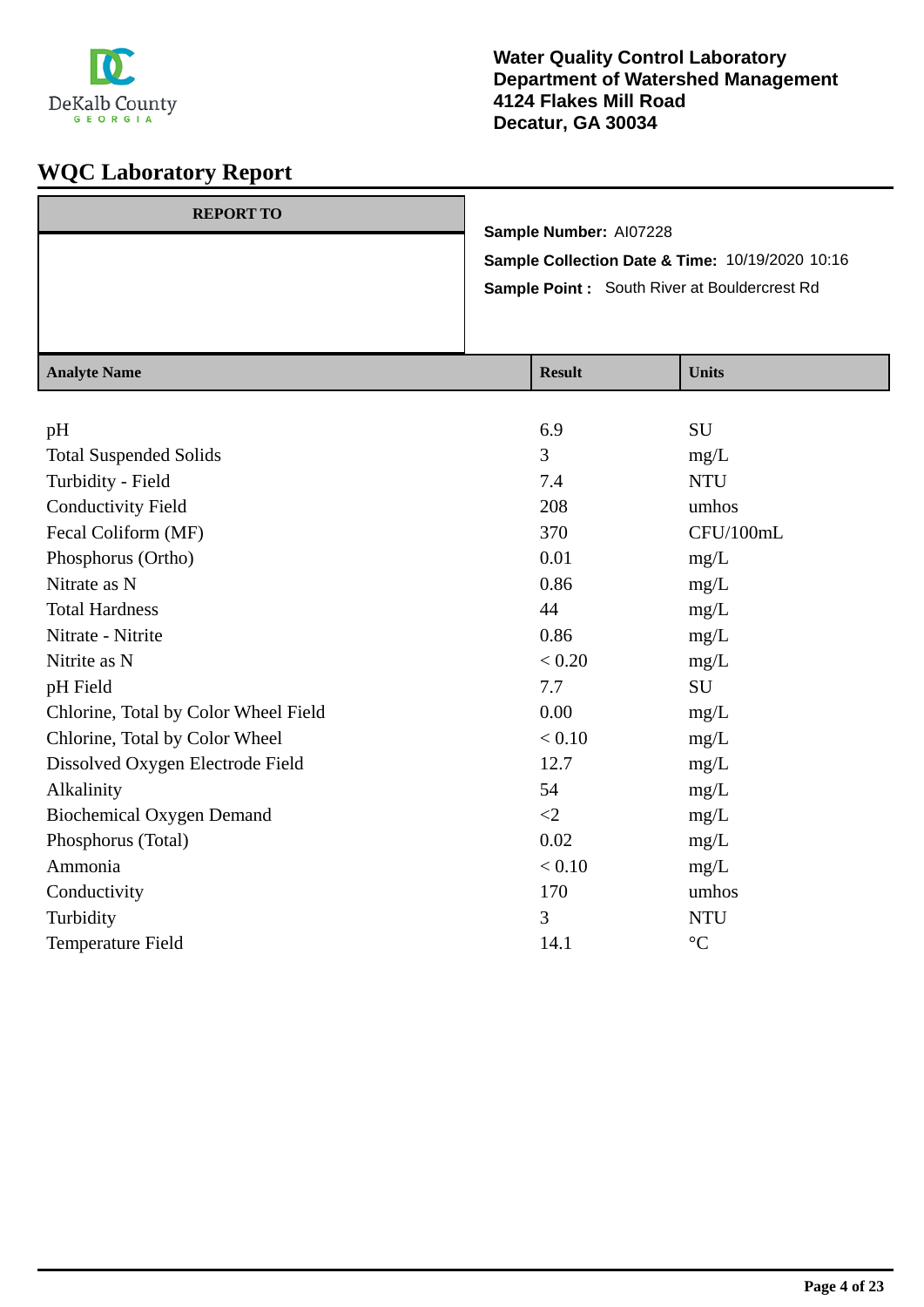

|                  |                                                 |  |                        | Sample Point: Entrenchment Creek: Const. Rd. |  |
|------------------|-------------------------------------------------|--|------------------------|----------------------------------------------|--|
|                  | Sample Collection Date & Time: 10/19/2020 10:28 |  |                        |                                              |  |
| <b>REPORT TO</b> |                                                 |  | Sample Number: Al07229 |                                              |  |

| <b>Analyte Name</b>                  | <b>Result</b> | <b>Units</b>    |
|--------------------------------------|---------------|-----------------|
|                                      |               |                 |
| Temperature Field                    | 14.1          | $\rm ^{\circ}C$ |
| Fecal Coliform (MF)                  | 260           | CFU/100mL       |
| <b>Total Suspended Solids</b>        | 3             | mg/L            |
| Turbidity - Field                    | 3.9           | <b>NTU</b>      |
| <b>Conductivity Field</b>            | 218           | umhos           |
| <b>Total Hardness</b>                | 50            | mg/L            |
| Phosphorus (Ortho)                   | 0.02          | mg/L            |
| Nitrite as N                         | < 0.20        | mg/L            |
| Nitrate as N                         | 1.96          | mg/L            |
| Chlorine, Total by Color Wheel Field | 0.00          | mg/L            |
| Nitrate - Nitrite                    | 1.96          | mg/L            |
| Dissolved Oxygen Electrode Field     | 11.6          | mg/L            |
| pH                                   | 6.6           | SU              |
| pH Field                             | 7.5           | SU              |
| Alkalinity                           | 55            | mg/L            |
| <b>Biochemical Oxygen Demand</b>     | $\langle 2$   | mg/L            |
| Phosphorus (Total)                   | 0.03          | mg/L            |
| Ammonia                              | 0.17          | mg/L            |
| Conductivity                         | 186           | umhos           |
| Turbidity                            | 3             | <b>NTU</b>      |
| Chlorine, Total by Color Wheel       | < 0.10        | mg/L            |
|                                      |               |                 |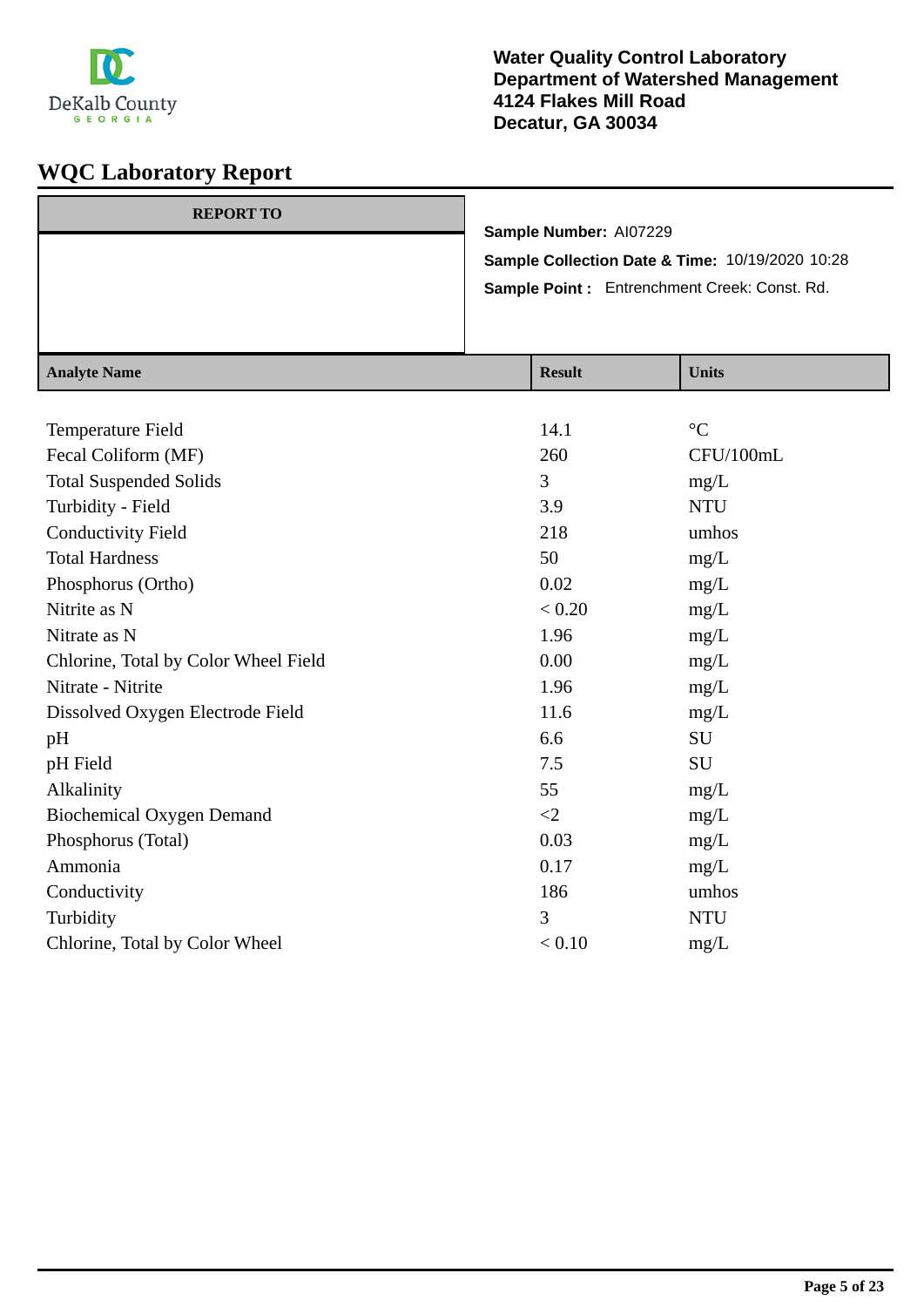

#### **Water Quality Control Laboratory Department of Watershed Management 4124 Flakes Mill Road Decatur, GA 30034**

| <b>REPORT TO</b> |                                                 |
|------------------|-------------------------------------------------|
|                  | Sample Number: Al07230                          |
|                  | Sample Collection Date & Time: 10/19/2020 01:17 |
|                  | <b>Sample Point:</b> South River at Klondike Rd |
|                  |                                                 |
|                  |                                                 |

| <b>Analyte Name</b>                  | <b>Result</b>  | <b>Units</b>    |
|--------------------------------------|----------------|-----------------|
|                                      |                |                 |
| <b>Total Hardness</b>                | 66             | mg/L            |
| Temperature Field                    | 17.3           | $\rm ^{\circ}C$ |
| Nitrate as N                         | 3.66           | mg/L            |
| Nitrite as N                         | < 0.20         | mg/L            |
| Phosphorus (Ortho)                   | 0.04           | mg/L            |
| Fecal Coliform (MF)                  | 360            | CFU/100mL       |
| <b>Conductivity Field</b>            | 236            | umhos           |
| Turbidity - Field                    | 17.6           | <b>NTU</b>      |
| <b>Total Suspended Solids</b>        | $\overline{4}$ | mg/L            |
| Nitrate - Nitrite                    | 3.66           | mg/L            |
| Alkalinity                           | 47             | mg/L            |
| pH Field                             | 7.6            | SU              |
| Dissolved Oxygen Electrode Field     | 11.9           | mg/L            |
| Chlorine, Total by Color Wheel       | < 0.10         | mg/L            |
| Ammonia                              | < 0.10         | mg/L            |
| Turbidity                            | 13             | <b>NTU</b>      |
| Phosphorus (Total)                   | 0.07           | mg/L            |
| <b>Biochemical Oxygen Demand</b>     | $\leq$ 2       | mg/L            |
| Conductivity                         | 198            | umhos           |
| Chlorine, Total by Color Wheel Field | 0.00           | mg/L            |
| pH                                   | 7.1            | SU              |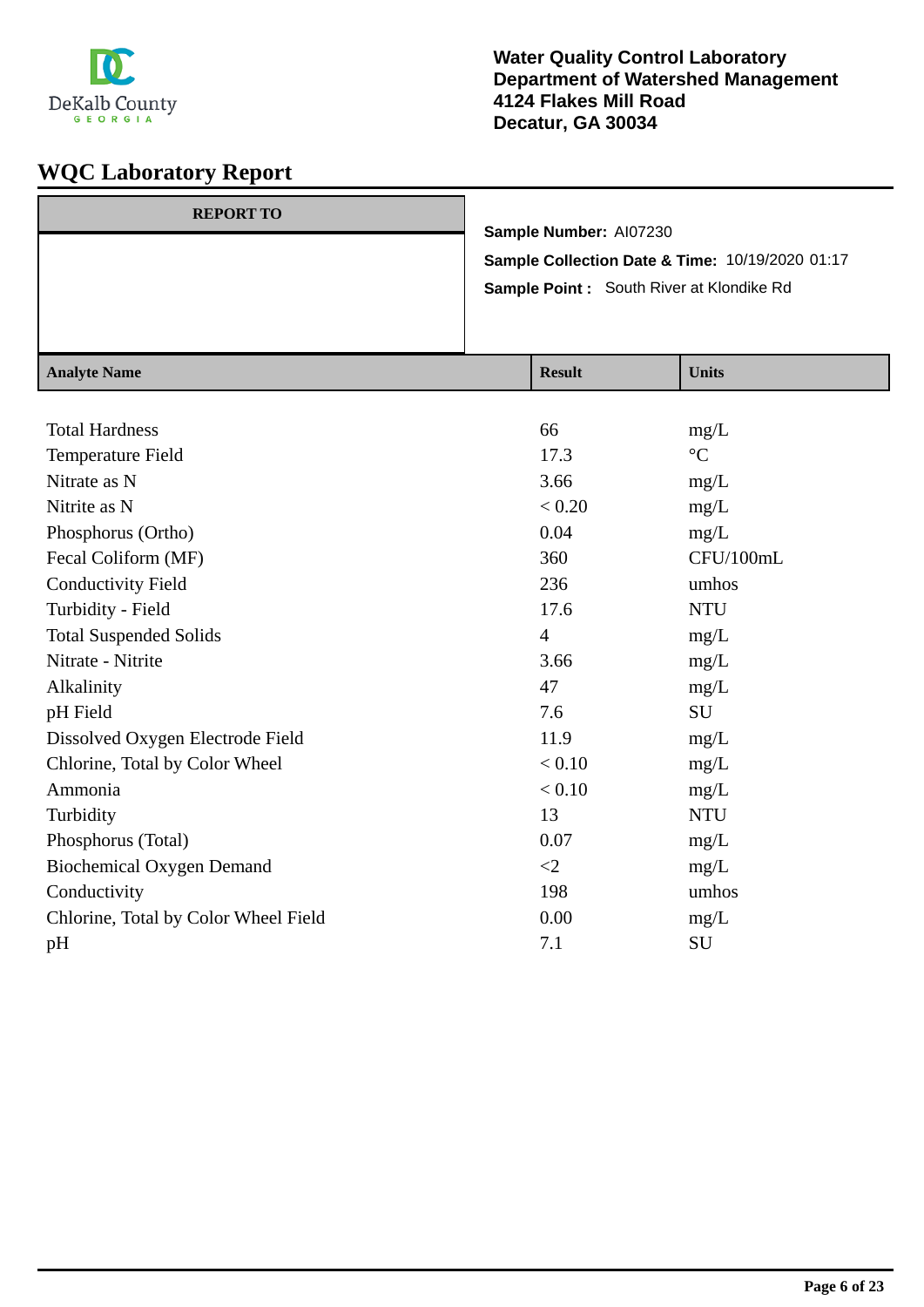

#### **Water Quality Control Laboratory Department of Watershed Management 4124 Flakes Mill Road Decatur, GA 30034**

| <b>REPORT TO</b> |                                                  |
|------------------|--------------------------------------------------|
|                  | Sample Number: AI07231                           |
|                  | Sample Collection Date & Time: 10/19/2020 10:47  |
|                  | <b>Sample Point:</b> South River at Moreland Ave |
|                  |                                                  |
|                  |                                                  |

| <b>Analyte Name</b>                  | <b>Result</b>  | <b>Units</b>    |
|--------------------------------------|----------------|-----------------|
|                                      |                |                 |
| Dissolved Oxygen Electrode Field     | 12.3           | mg/L            |
| Nitrate - Nitrite                    | 0.71           | mg/L            |
| <b>Conductivity Field</b>            | 194            | umhos           |
| Turbidity - Field                    | 6.1            | <b>NTU</b>      |
| Fecal Coliform (MF)                  | 380            | CFU/100mL       |
| Tape down distance                   | n/a            | Feet            |
| Phosphorus (Ortho)                   | 0.01           | mg/L            |
| Nitrate as N                         | 0.71           | mg/L            |
| Alkalinity                           | 53             | mg/L            |
| Chlorine, Total by Color Wheel Field | 0.00           | mg/L            |
| Nitrite as N                         | < 0.20         | mg/L            |
| Turbidity                            | $\overline{2}$ | <b>NTU</b>      |
| Chlorine, Total by Color Wheel       | < 0.10         | mg/L            |
| Ammonia                              | < 0.10         | mg/L            |
| Conductivity                         | 165            | umhos           |
| Temperature Field                    | 14.4           | $\rm ^{\circ}C$ |
| pH Field                             | 7.7            | SU              |
| pH                                   | 6.8            | SU              |
| Phosphorus (Total)                   | 0.02           | mg/L            |
| <b>Total Suspended Solids</b>        | 20             | mg/L            |
| <b>Total Hardness</b>                | 70             | mg/L            |
| <b>Biochemical Oxygen Demand</b>     | $\leq$         | mg/L            |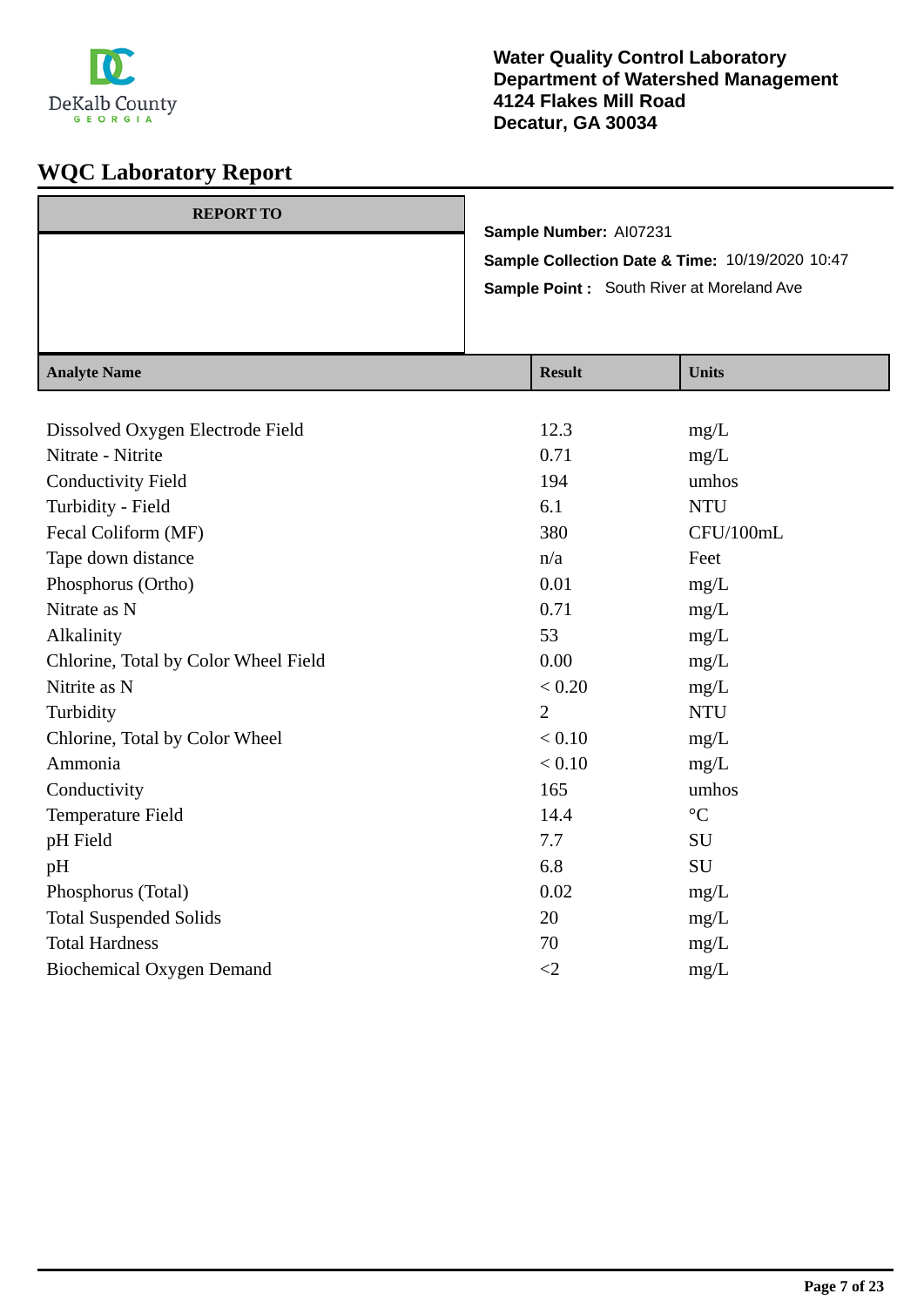

| <b>REPORT TO</b> | Sample Number: AI07268                          |  |
|------------------|-------------------------------------------------|--|
|                  | Sample Collection Date & Time: 10/20/2020 09:57 |  |
|                  | <b>Sample Point:</b> Shoal Creek Rainbow Drive  |  |
|                  |                                                 |  |
|                  |                                                 |  |

| <b>Analyte Name</b>              | <b>Result</b>  | <b>Units</b>    |
|----------------------------------|----------------|-----------------|
|                                  |                |                 |
| Phosphorus (Total)               | 0.01           | mg/L            |
| Fecal Coliform (MF)              | 240            | CFU/100mL       |
| Tape down distance               | n/a            | Feet            |
| pH                               | 6.8            | SU              |
| Chlorine, Total by Color Wheel   | < 0.10         | mg/L            |
| <b>Total Hardness</b>            | 32.8           | mg/L            |
| Turbidity                        | $\overline{2}$ | <b>NTU</b>      |
| <b>Total Suspended Solids</b>    | $\overline{2}$ | mg/L            |
| Ammonia                          | < 0.10         | mg/L            |
| Biochemical Oxygen Demand        | $\leq$         | mg/L            |
| Alkalinity                       | 33             | mg/L            |
| pH Field                         | 7.6            | SU              |
| Dissolved Oxygen Electrode Field | 12.3           | mg/L            |
| Temperature Field                | 14.7           | $\rm ^{\circ}C$ |
| Conductivity                     | 104            | umhos           |
|                                  |                |                 |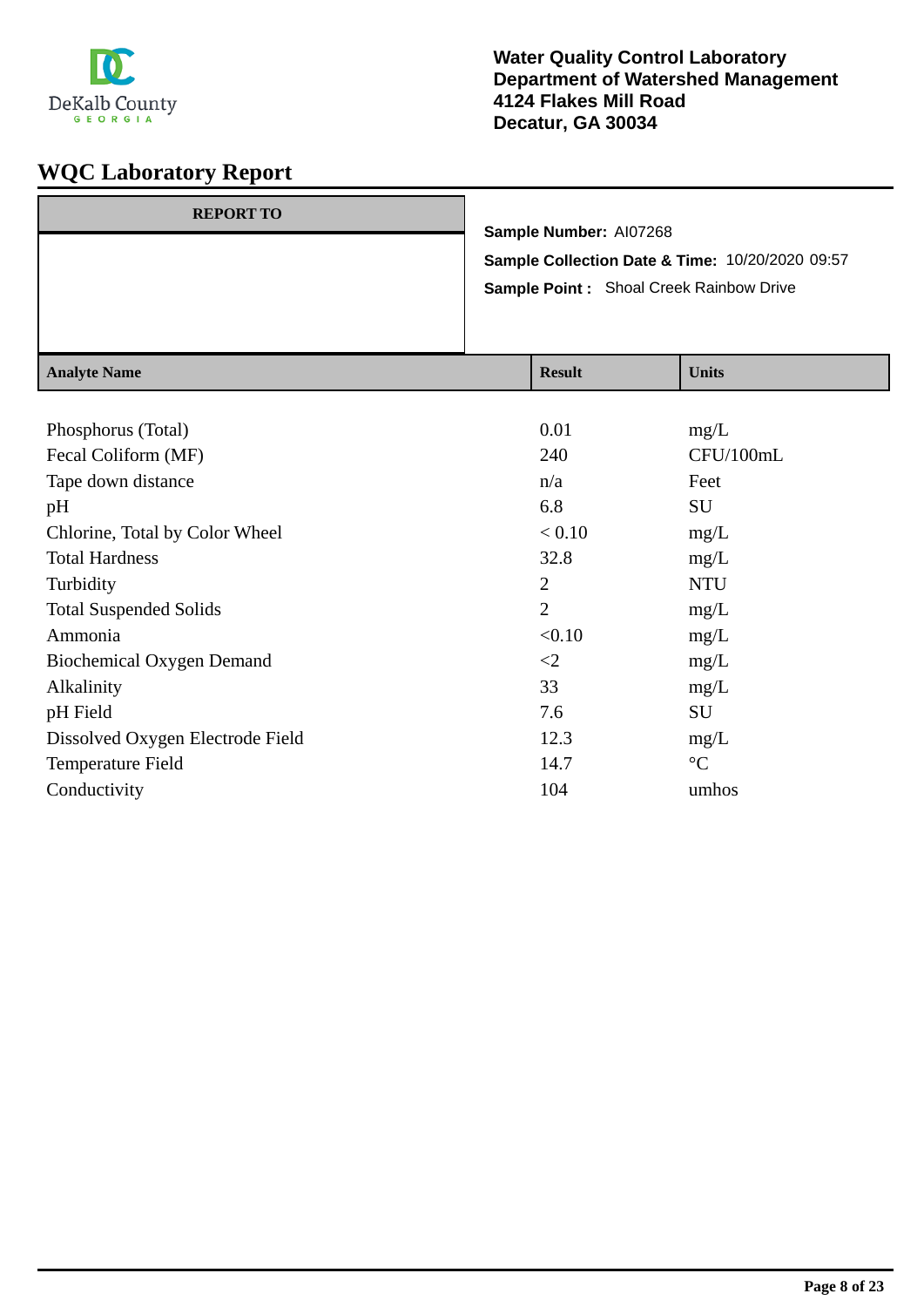

| <b>REPORT TO</b> |                                                 |
|------------------|-------------------------------------------------|
|                  | Sample Number: AI07269                          |
|                  | Sample Collection Date & Time: 10/20/2020 11:04 |
|                  | <b>Sample Point:</b> Snapfinger Creek at Hwy 12 |
|                  |                                                 |
|                  |                                                 |

| <b>Analyte Name</b>              | <b>Result</b>  | <b>Units</b>    |
|----------------------------------|----------------|-----------------|
|                                  |                |                 |
| Conductivity                     | 103            | umhos           |
| Temperature Field                | 15.3           | $\rm ^{\circ}C$ |
| Dissolved Oxygen Electrode Field | 12.8           | mg/L            |
| pH Field                         | 7.6            | SU              |
| Alkalinity                       | 34             | mg/L            |
| <b>Biochemical Oxygen Demand</b> | $\leq$         | mg/L            |
| Phosphorus (Total)               | 0.02           | mg/L            |
| Turbidity                        | 7              | <b>NTU</b>      |
| <b>Total Hardness</b>            | 32.6           | mg/L            |
| Chlorine, Total by Color Wheel   | < 0.10         | mg/L            |
| pH                               | 6.8            | SU              |
| Tape down distance               | n/a            | Feet            |
| Fecal Coliform (MF)              | 1700           | CFU/100mL       |
| <b>Total Suspended Solids</b>    | $\overline{4}$ | mg/L            |
| Ammonia                          | 0.10           | mg/L            |
|                                  |                |                 |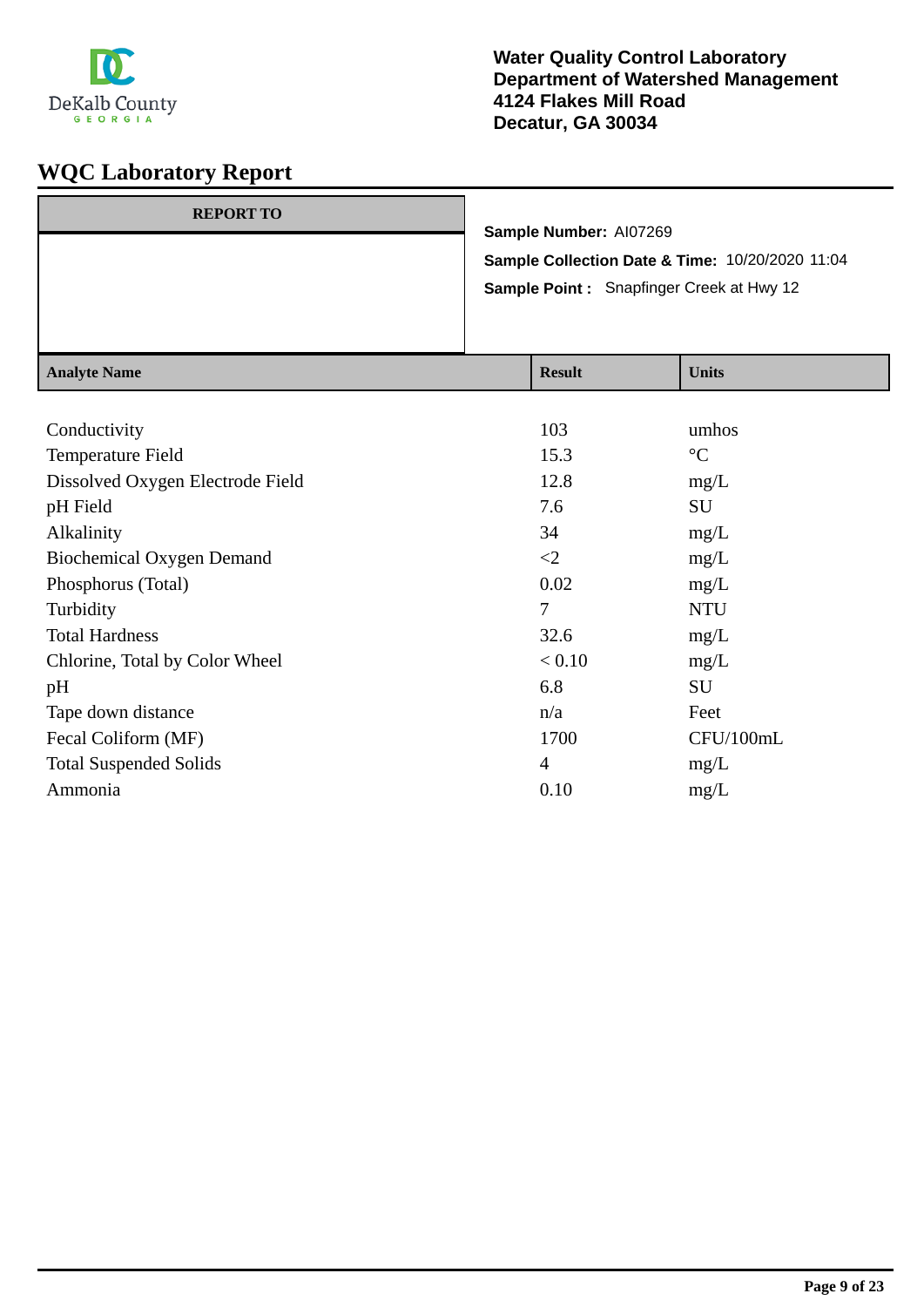

|                  | <b>Sample Point: Snapfinger Creek Dogwood Farms</b> |  |  |
|------------------|-----------------------------------------------------|--|--|
|                  | Sample Collection Date & Time: 10/20/2020 08:40     |  |  |
|                  | Sample Number: AI07270                              |  |  |
| <b>REPORT TO</b> |                                                     |  |  |

| Analyte Name                     | Result   | <b>UIIII</b> S  |
|----------------------------------|----------|-----------------|
|                                  |          |                 |
| Phosphorus (Total)               | 0.01     | mg/L            |
| Fecal Coliform (MF)              | 190      | CFU/100mL       |
| Chlorine, Total by Color Wheel   | < 0.10   | mg/L            |
| Turbidity                        | 5        | <b>NTU</b>      |
| <b>Total Hardness</b>            | 31.2     | mg/L            |
| Ammonia                          | < 0.10   | mg/L            |
| <b>Total Suspended Solids</b>    | 3        | mg/L            |
| Biochemical Oxygen Demand        | $\leq$ 2 | mg/L            |
| Alkalinity                       | 34       | mg/L            |
| pH Field                         | 7.2      | SU              |
| pH                               | 6.6      | <b>SU</b>       |
| Dissolved Oxygen Electrode Field | 13.3     | mg/L            |
| Temperature Field                | 14.7     | $\rm ^{\circ}C$ |
| Conductivity                     | 96       | umhos           |
|                                  |          |                 |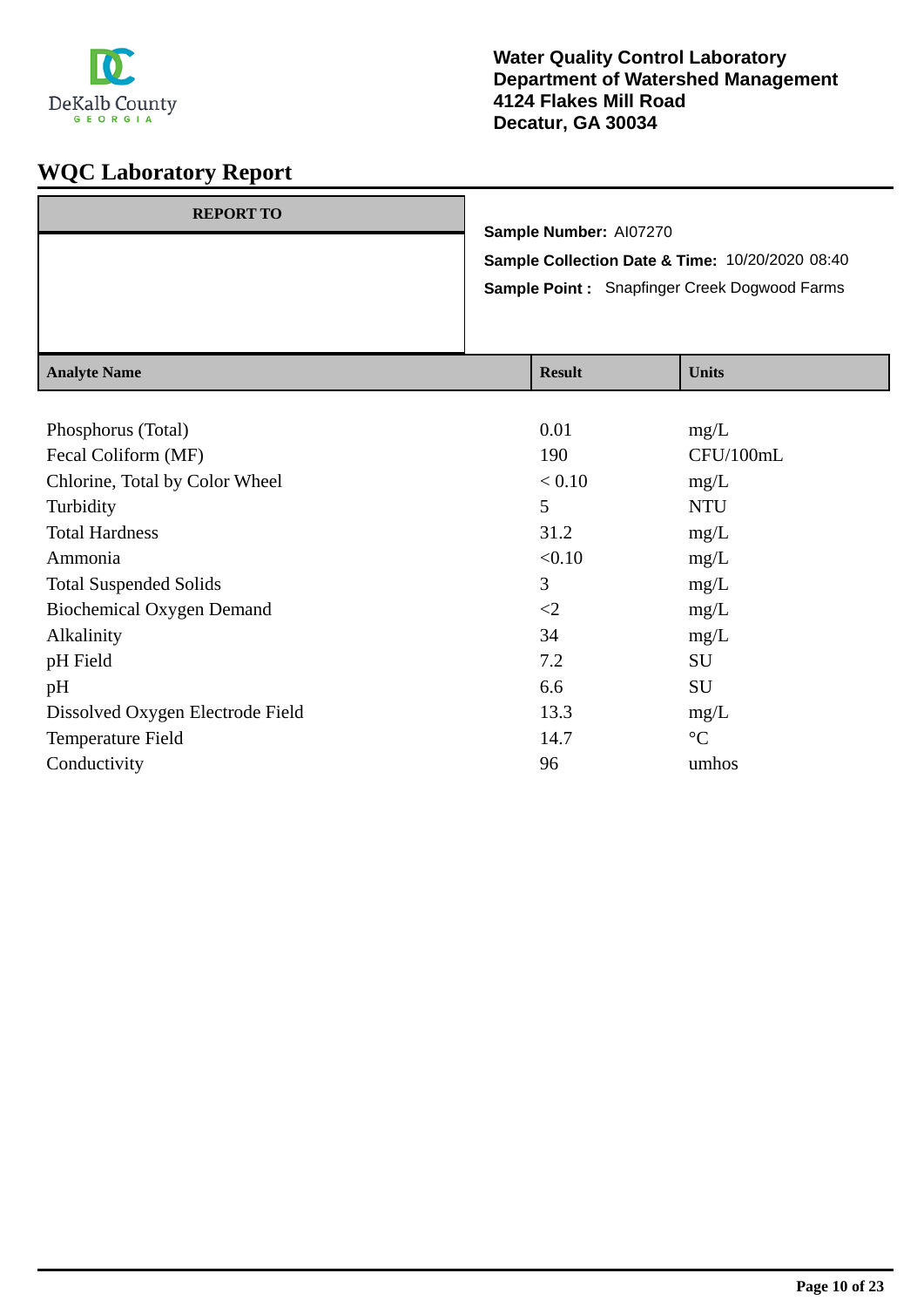

| <b>REPORT TO</b> | Sample Number: AI07271                          |
|------------------|-------------------------------------------------|
|                  | Sample Collection Date & Time: 10/20/2020 09:09 |
|                  | Sample Point: Shoal Creek Ga. Hwy 155           |
|                  |                                                 |

| <b>Result</b> | <b>Units</b>    |
|---------------|-----------------|
|               |                 |
| < 0.10        | mg/L            |
| 7             | mg/L            |
| 600           | CFU/100mL       |
| < 0.10        | mg/L            |
| 3             | <b>NTU</b>      |
| 22.4          | mg/L            |
| 105           | umhos           |
| 0.02          | mg/L            |
| $\leq$        | mg/L            |
| 34            | mg/L            |
| 7.3           | SU              |
| 6.6           | SU              |
| 14.6          | $\rm ^{\circ}C$ |
| 13.7          | mg/L            |
|               |                 |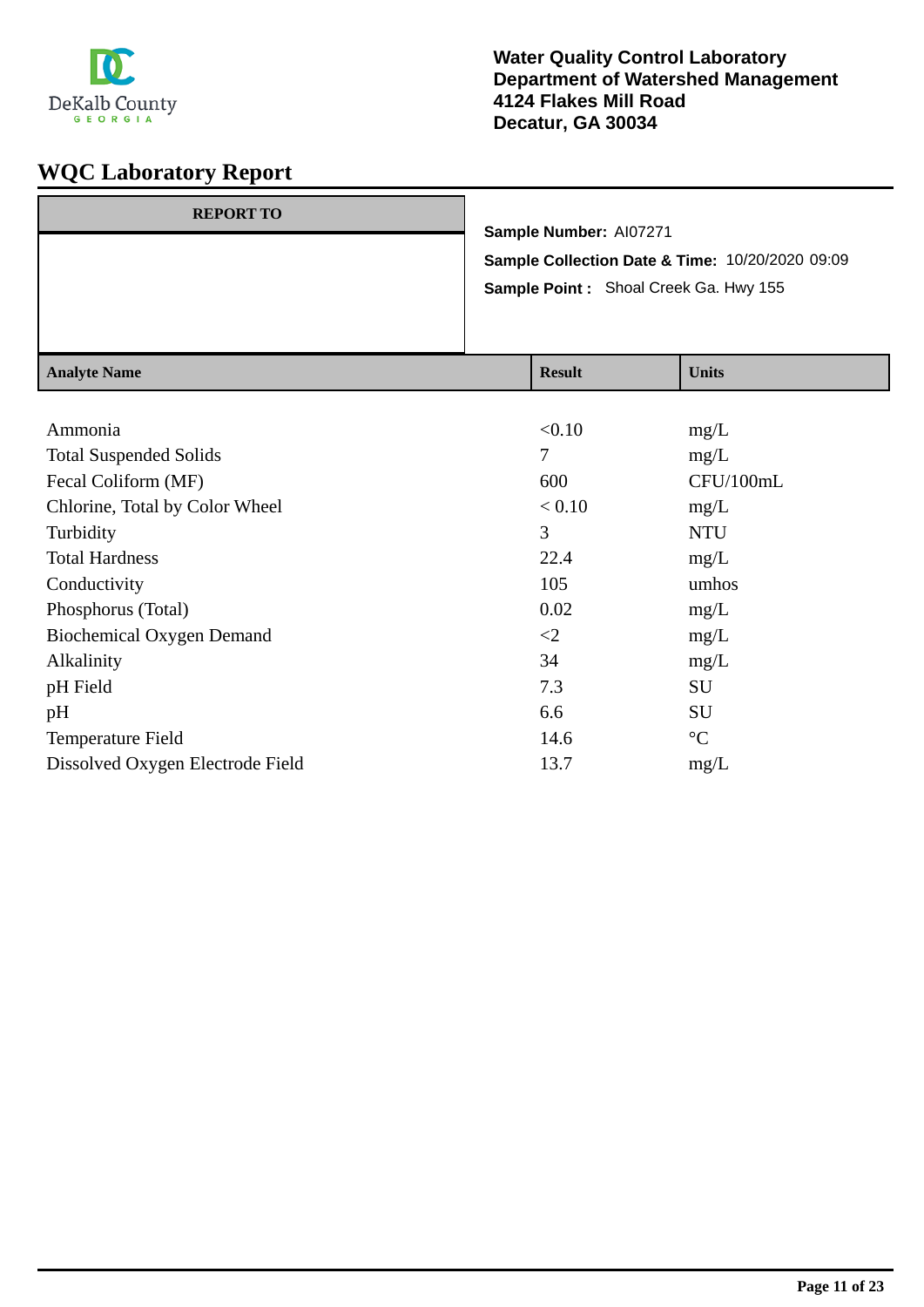

| <b>REPORT TO</b> | Sample Number: AI07272                          |  |  |
|------------------|-------------------------------------------------|--|--|
|                  | Sample Collection Date & Time: 10/20/2020 10:53 |  |  |
|                  | <b>Sample Point:</b> Barbershela @ Woodway Dr   |  |  |
|                  |                                                 |  |  |
|                  |                                                 |  |  |

| <b>Result</b> | <b>Units</b>    |
|---------------|-----------------|
|               |                 |
| 5             | <b>NTU</b>      |
| 0.02          | mg/L            |
| 3             | mg/L            |
| 140           | CFU/100mL       |
| 6.4           | SU              |
| < 0.10        | mg/L            |
| 28.5          | mg/L            |
| < 0.10        | mg/L            |
| 15.4          | $\rm ^{\circ}C$ |
| $\leq$        | mg/L            |
| 32            | mg/L            |
| 7.4           | SU              |
| 12.7          | mg/L            |
| 87            | umhos           |
|               |                 |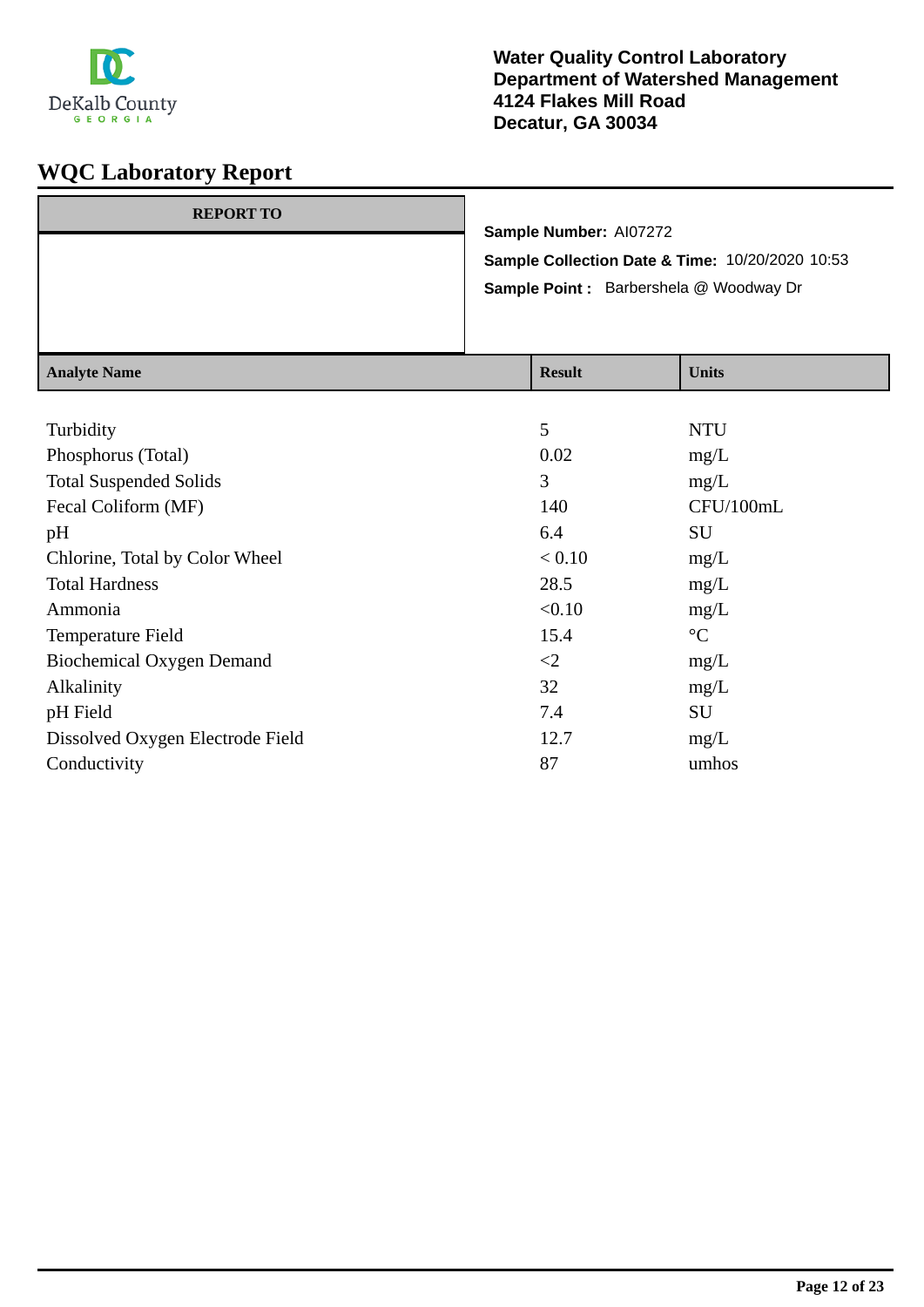

|                  | <b>Sample Collection Date &amp; Time: 10/21/2020 09:56</b><br><b>Sample Point: Nancy Creek Chamblee Dunwoody</b> |  |  |  |
|------------------|------------------------------------------------------------------------------------------------------------------|--|--|--|
|                  | Sample Number: AI07287                                                                                           |  |  |  |
| <b>REPORT TO</b> |                                                                                                                  |  |  |  |

| Analyte Isame                    | result         | UMILIS          |
|----------------------------------|----------------|-----------------|
|                                  |                |                 |
| Fecal Coliform (MF)              | 270            | CFU/100mL       |
| <b>Total Suspended Solids</b>    | ,1             | mg/L            |
| Chlorine, Total by Color Wheel   | < 0.10         | mg/L            |
| Turbidity                        | 23             | <b>NTU</b>      |
| <b>Total Hardness</b>            | 40             | mg/L            |
| Conductivity                     | 130            | umhos           |
| Ammonia                          | < 0.10         | mg/L            |
| Biochemical Oxygen Demand        | $\overline{2}$ | mg/L            |
| Alkalinity                       | 41             | mg/L            |
| pH Field                         | 7.7            | SU              |
| pH                               | 6.8            | SU              |
| Dissolved Oxygen Electrode Field | 12.5           | mg/L            |
| Temperature Field                | 16.1           | $\rm ^{\circ}C$ |
| Phosphorus (Total)               | 0.04           | mg/L            |
|                                  |                |                 |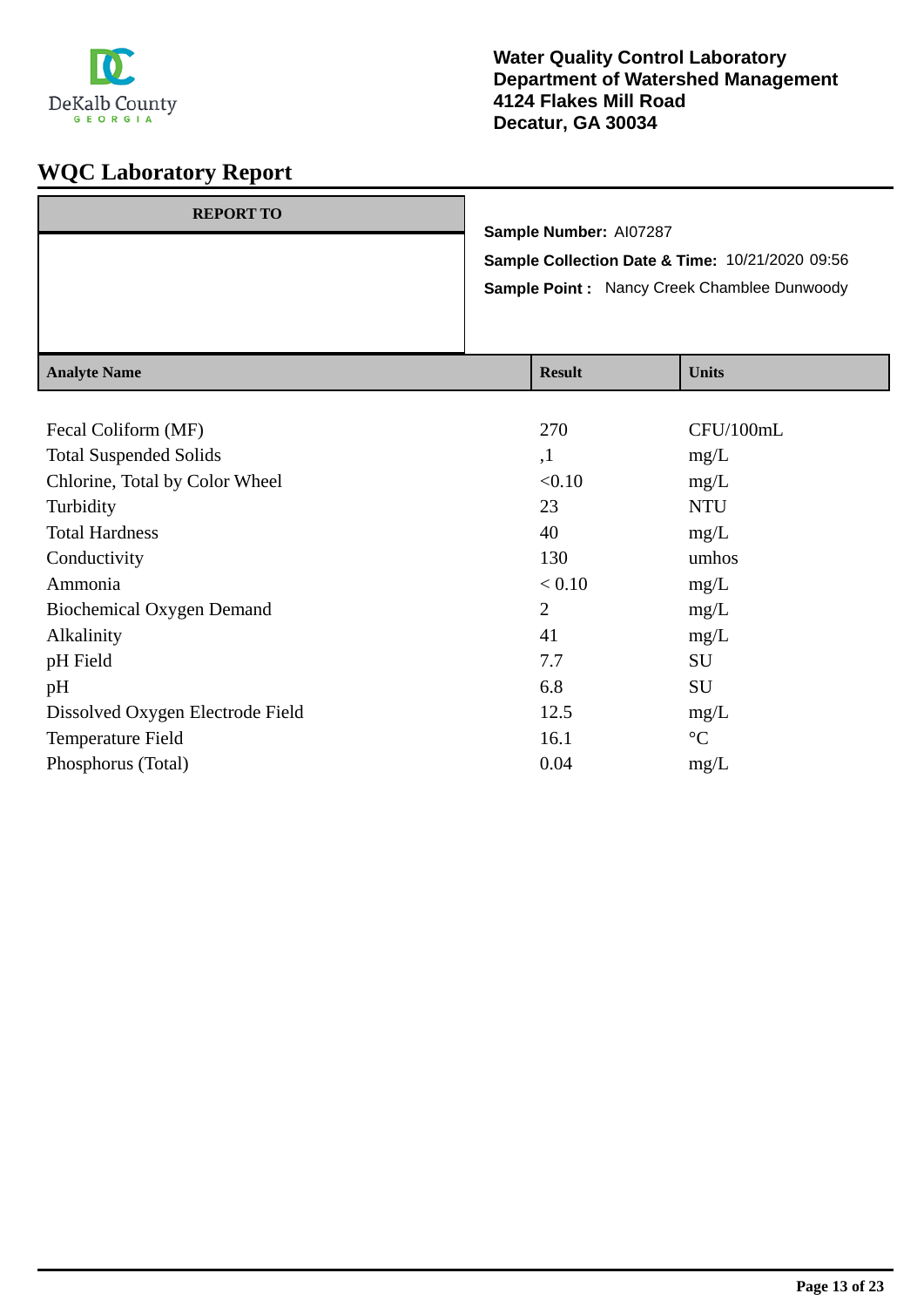

| <b>REPORT TO</b> | Sample Number: AI07288                          |
|------------------|-------------------------------------------------|
|                  | Sample Collection Date & Time: 10/21/2020 10:12 |
|                  | Sample Point: Nancy Creek Johnson Ferry         |
|                  |                                                 |

| <b>Result</b> | <b>Units</b>    |
|---------------|-----------------|
|               |                 |
| $\leq$        | mg/L            |
| 3             | mg/L            |
| 400           | CFU/100mL       |
| < 0.10        | mg/L            |
| 5             | <b>NTU</b>      |
| 44            | mg/L            |
| 127           | umhos           |
| 16.6          | $\rm ^{\circ}C$ |
| 0.02          | mg/L            |
| 42            | mg/L            |
| 7.4           | SU              |
| 6.5           | SU              |
| 11.8          | mg/L            |
| < 0.10        | mg/L            |
|               |                 |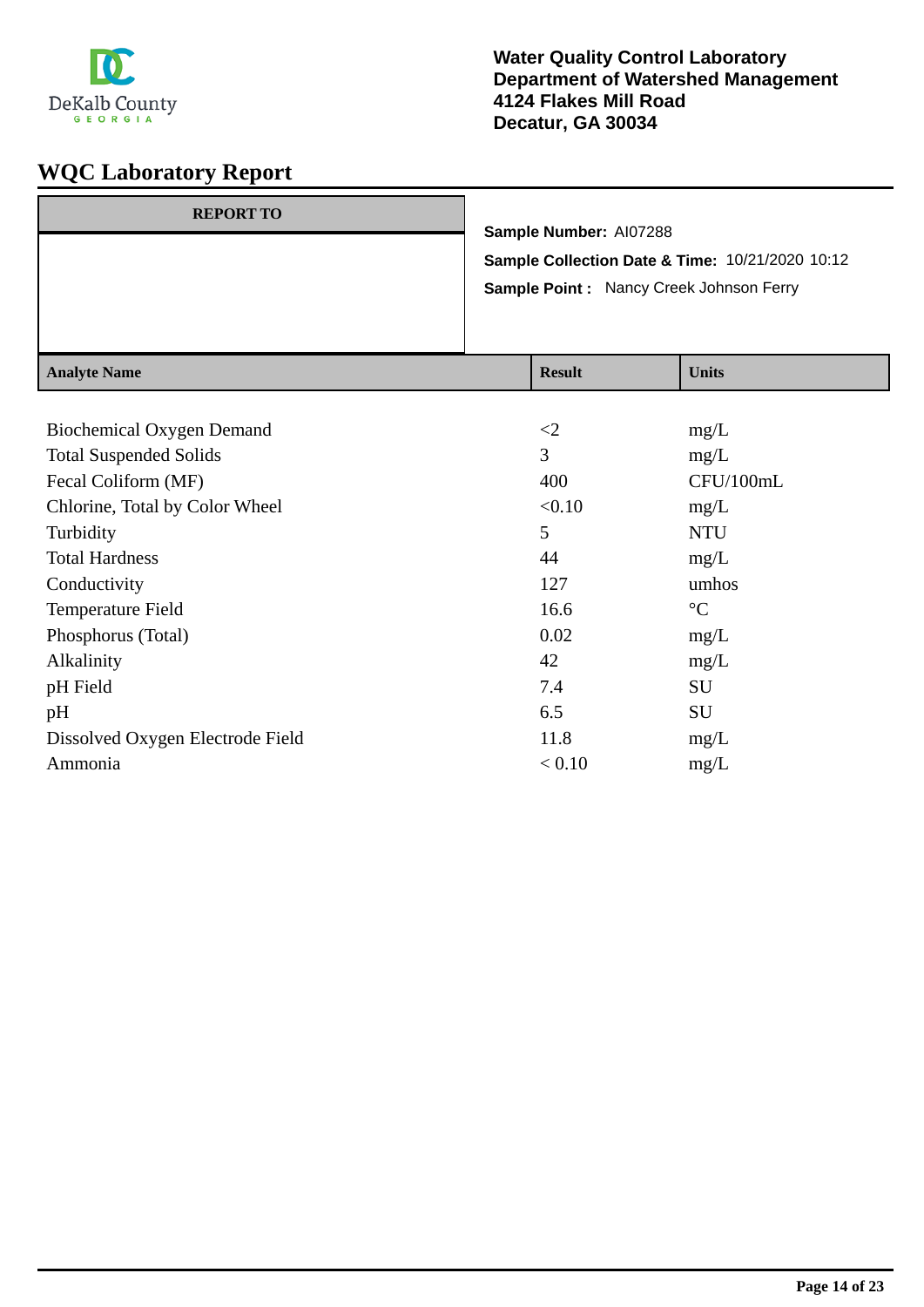

| <b>REPORT TO</b>         |                                                 | Sample Number: AI07289    |                                               |
|--------------------------|-------------------------------------------------|---------------------------|-----------------------------------------------|
|                          | Sample Collection Date & Time: 10/21/2020 09:33 |                           |                                               |
|                          |                                                 |                           | Sample Point : N. Fork Peachtree Pleasantdale |
|                          |                                                 |                           |                                               |
|                          |                                                 |                           |                                               |
| $A = -1$ $-4$ $ N$ $  -$ |                                                 | $\mathbf{D}$ $\mathbf{L}$ | $TT - 24 -$                                   |

| 140            | umhos           |
|----------------|-----------------|
| $\overline{2}$ | mg/L            |
| 480            | CFU/100mL       |
| < 0.10         | mg/L            |
| 8              | <b>NTU</b>      |
| < 0.10         | mg/L            |
| 53             | mg/L            |
| $\overline{2}$ | mg/L            |
| 48             | mg/L            |
| 7.5            | SU              |
| 6.7            | SU              |
| 10.9           | mg/L            |
| 16.2           | $\rm ^{\circ}C$ |
| 0.04           | mg/L            |
|                |                 |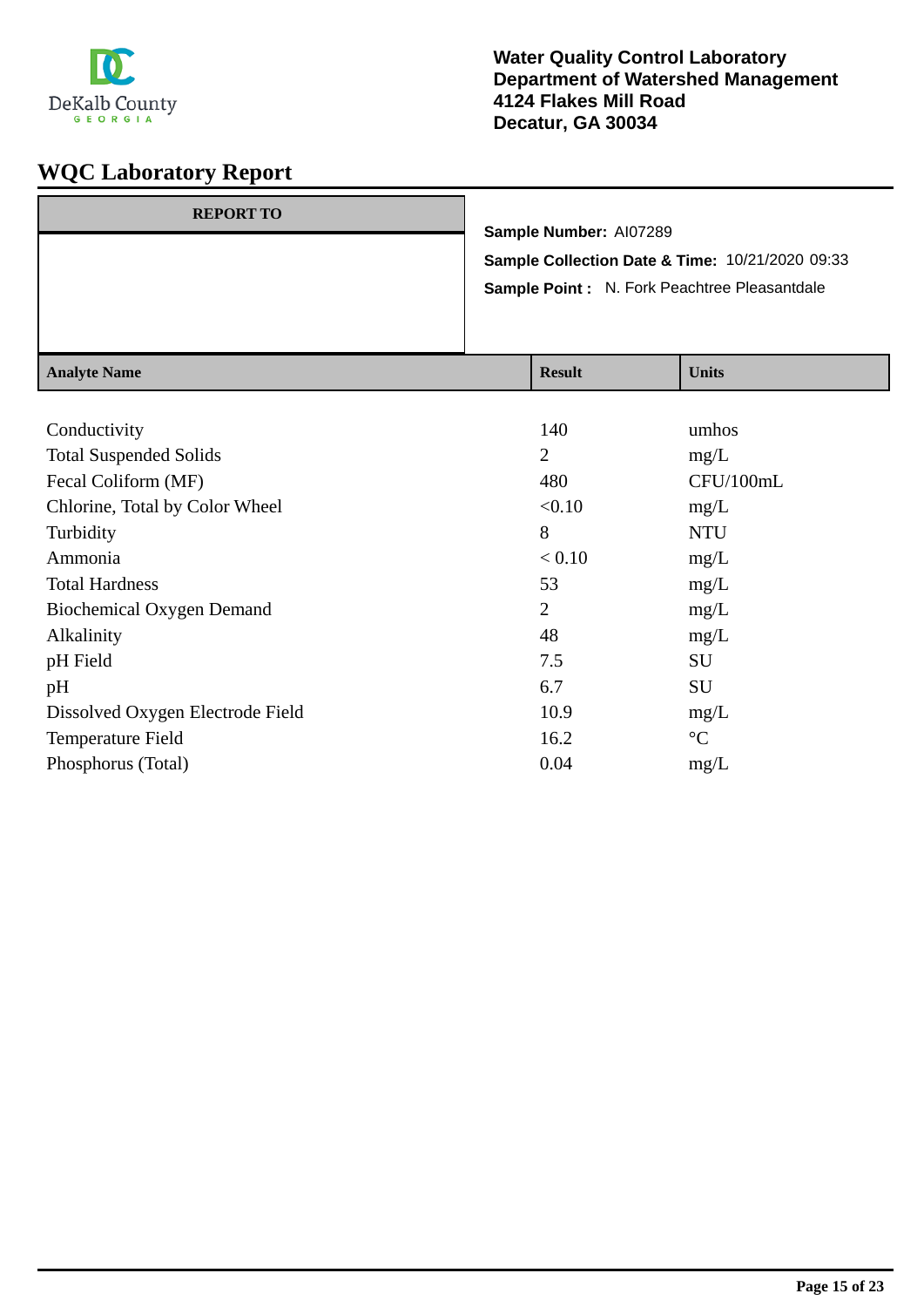

| Sample Collection Date & Time: 10/21/2020 10:33<br>Sample Point: N. Fork Peachtree Plaster Road |  |
|-------------------------------------------------------------------------------------------------|--|
| <b>REPORT TO</b><br>Sample Number: AI07290                                                      |  |
|                                                                                                 |  |

| <b>Analyte Name</b>              | <b>Result</b>  | <b>Units</b>    |
|----------------------------------|----------------|-----------------|
|                                  |                |                 |
| Fecal Coliform (MF)              | 200            | CFU/100mL       |
| <b>Total Suspended Solids</b>    | 1              | mg/L            |
| Chlorine, Total by Color Wheel   | < 0.10         | mg/L            |
| Turbidity                        | $\overline{4}$ | <b>NTU</b>      |
| <b>Total Hardness</b>            | 80             | mg/L            |
| Conductivity                     | 217            | umhos           |
| Ammonia                          | 0.22           | mg/L            |
| <b>Biochemical Oxygen Demand</b> | $\leq$         | mg/L            |
| Alkalinity                       | 73             | mg/L            |
| pH Field                         | 7.6            | SU              |
| pH                               | 6.9            | SU              |
| Dissolved Oxygen Electrode Field | 10.9           | mg/L            |
| Temperature Field                | 16.9           | $\rm ^{\circ}C$ |
| Phosphorus (Total)               | 0.02           | mg/L            |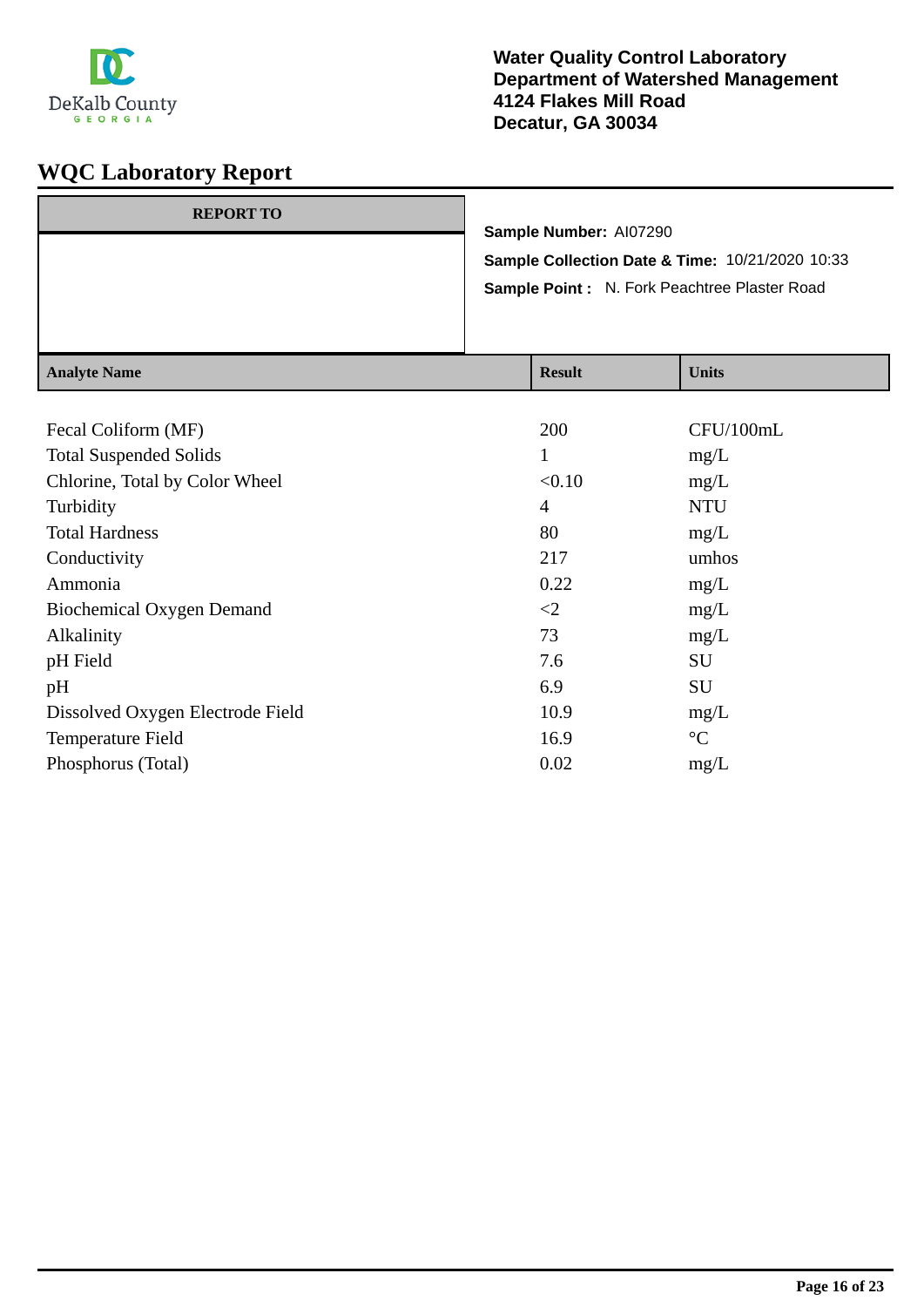

| <b>REPORT TO</b> | Sample Number: Al07291                                                                         |  |
|------------------|------------------------------------------------------------------------------------------------|--|
|                  | Sample Collection Date & Time: 10/21/2020 10:48<br>Sample Point: N. Fork Peachtree Creek HWY23 |  |
|                  |                                                                                                |  |

| <b>Result</b> | <b>Units</b>    |
|---------------|-----------------|
|               |                 |
| $\leq$ 2      | mg/L            |
| 3             | mg/L            |
| 530           | CFU/100mL       |
| < 0.10        | mg/L            |
| 5             | <b>NTU</b>      |
| 40            | mg/L            |
| 132           | umhos           |
| 17.1          | $\rm ^{\circ}C$ |
| 0.02          | mg/L            |
| 37            | mg/L            |
| 7.8           | SU              |
| 7.0           | SU              |
| 11.2          | mg/L            |
| < 0.10        | mg/L            |
|               |                 |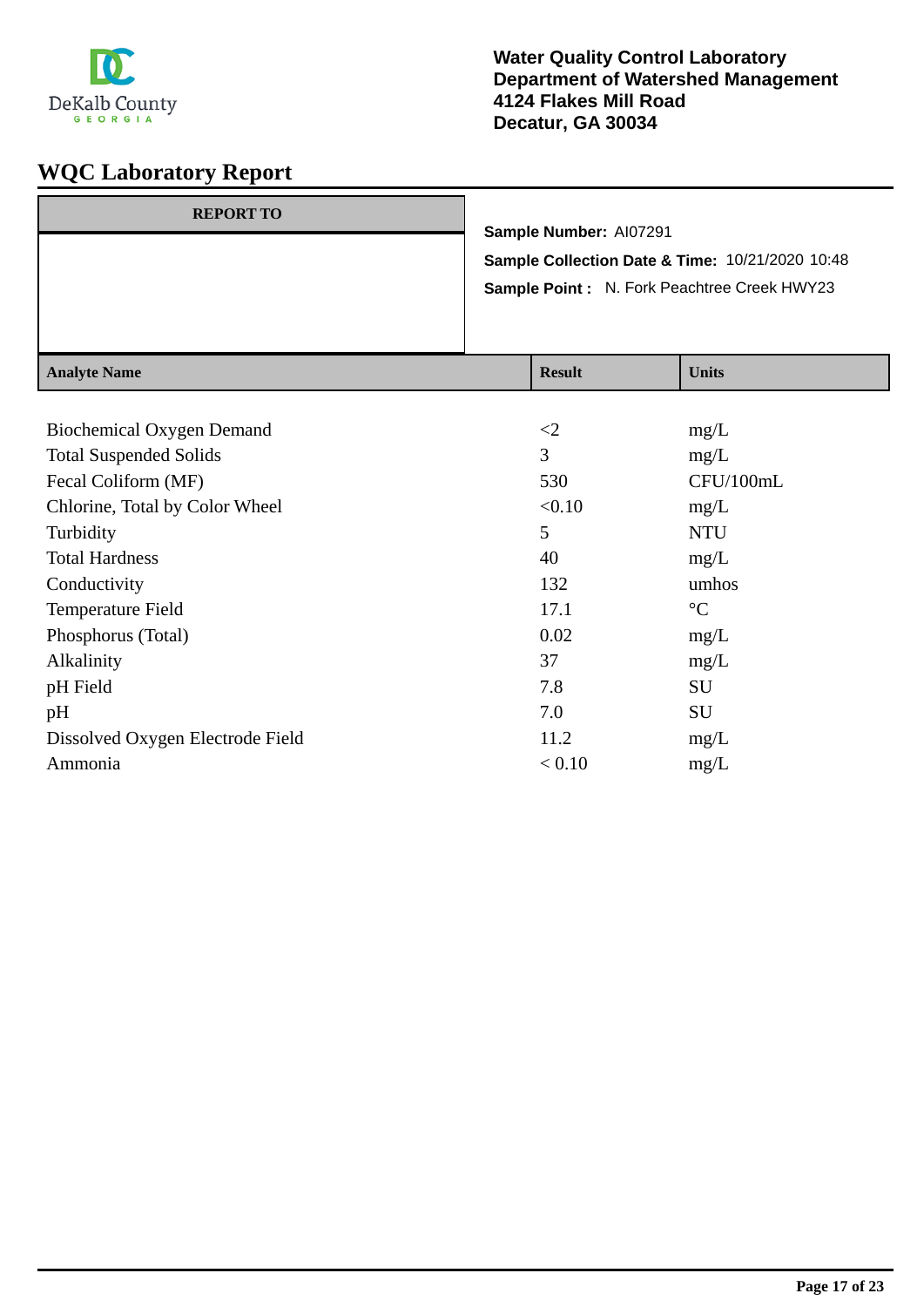

| <b>REPORT TO</b> |                                                                                                 | Sample Number: AI07292      |                               |
|------------------|-------------------------------------------------------------------------------------------------|-----------------------------|-------------------------------|
|                  |                                                                                                 |                             |                               |
|                  | Sample Collection Date & Time: 10/21/2020 11:24<br>Sample Point: S Fork Peachtree Creek Johnson |                             |                               |
|                  |                                                                                                 |                             |                               |
|                  |                                                                                                 |                             |                               |
| Anolyte Nome     |                                                                                                 | $\mathbf{D}_{\alpha c}$ ult | $\mathbf{I}$ $\mathbf{Inifc}$ |

| Analyte Name                     | nesun        | <b>UIIII</b> S  |
|----------------------------------|--------------|-----------------|
|                                  |              |                 |
| Ammonia                          | < 0.10       | mg/L            |
| Fecal Coliform (MF)              | 370          | CFU/100mL       |
| Chlorine, Total by Color Wheel   | < 0.10       | mg/L            |
| Turbidity                        | 5            | <b>NTU</b>      |
| <b>Total Suspended Solids</b>    | $\mathbf{1}$ | mg/L            |
| Conductivity                     | 137          | umhos           |
| <b>Biochemical Oxygen Demand</b> | $\leq$ 2     | mg/L            |
| Alkalinity                       | 39           | mg/L            |
| pH Field                         | 7.6          | SU              |
| pH                               | 7.2          | SU              |
| Dissolved Oxygen Electrode Field | 11.7         | mg/L            |
| Temperature Field                | 17.3         | $\rm ^{\circ}C$ |
| Phosphorus (Total)               | 0.03         | mg/L            |
| <b>Total Hardness</b>            | 47           | mg/L            |
|                                  |              |                 |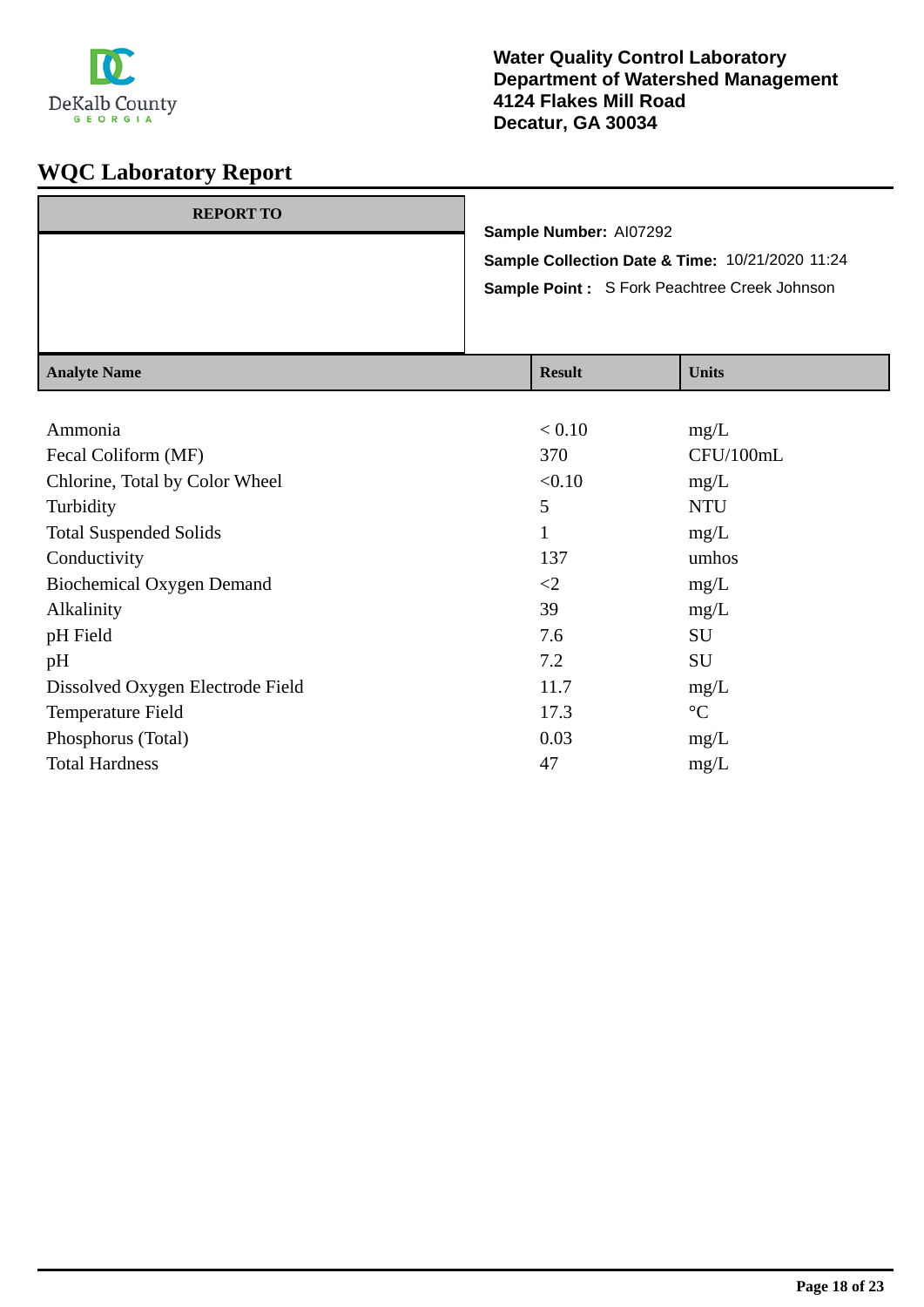

| <b>REPORT TO</b> | Sample Number: AI07293                                                                                    |
|------------------|-----------------------------------------------------------------------------------------------------------|
|                  | <b>Sample Collection Date &amp; Time: 10/21/2020 09:10</b><br>Sample Point: S. Fork Peachtree Ck: Casa Dr |
|                  |                                                                                                           |
|                  |                                                                                                           |

| <b>Result</b>  | <b>Units</b>    |
|----------------|-----------------|
|                |                 |
| 33             | mg/L            |
| $\leq$ 1       | mg/L            |
| 290            | CFU/100mL       |
| 7.0            | SU              |
| < 0.10         | mg/L            |
| 35             | mg/L            |
| 5              | <b>NTU</b>      |
| 98             | umhos           |
| < 0.10         | mg/L            |
| $\overline{2}$ | mg/L            |
| 7.3            | SU              |
| 10.8           | mg/L            |
| 16.2           | $\rm ^{\circ}C$ |
| 0.02           | mg/L            |
|                |                 |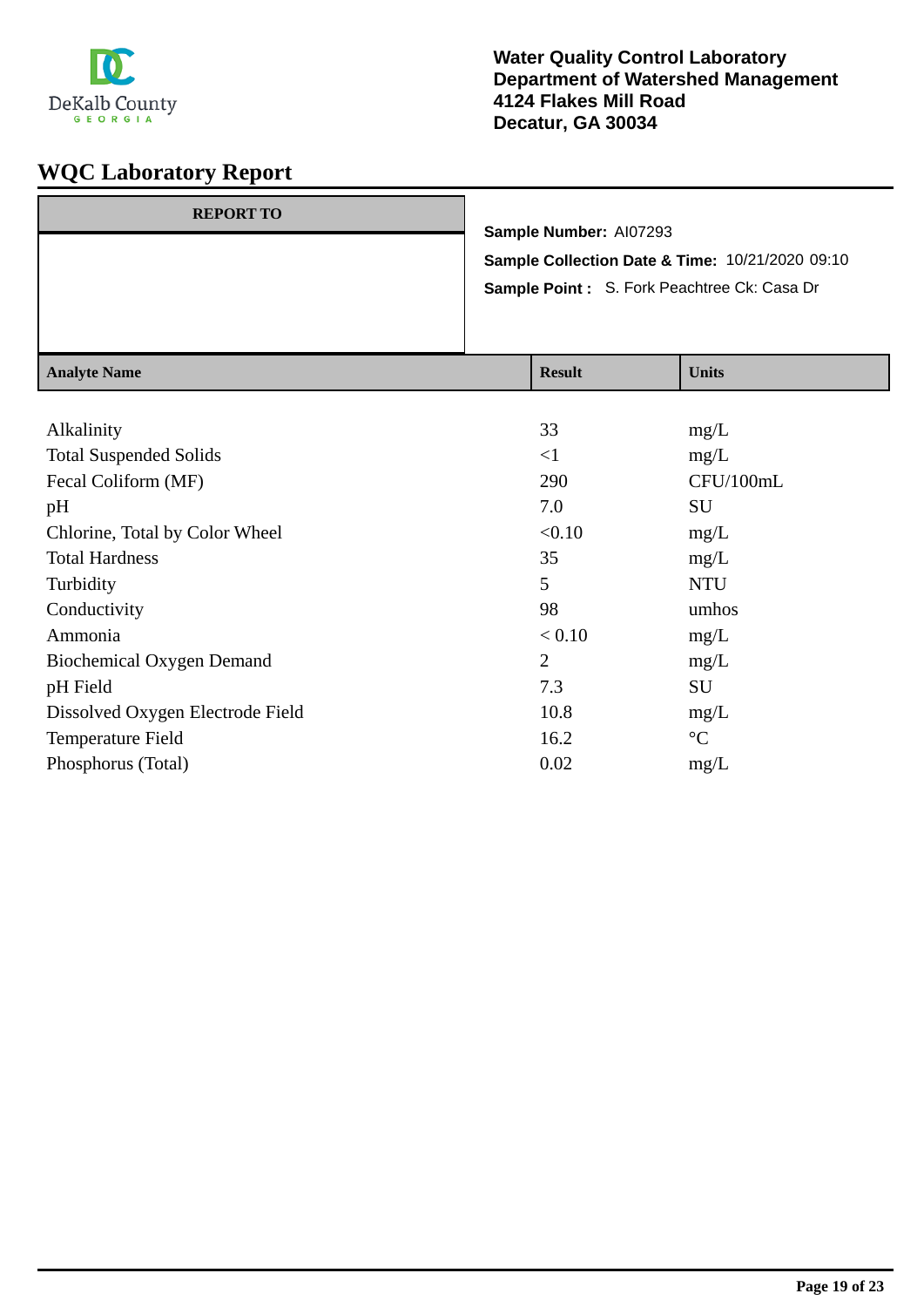

| <b>REPORT TO</b>    | Sample Number: AI07329<br>Sample Collection Date & Time: 10/23/2020 09:45<br>Sample Point: Stephenson Creek at N. Goddard Rd |               |              |
|---------------------|------------------------------------------------------------------------------------------------------------------------------|---------------|--------------|
| <b>Analyte Name</b> |                                                                                                                              | <b>Result</b> | <b>Units</b> |
|                     |                                                                                                                              |               |              |

| Temperature Field                | 18.7 | $\rm ^{\circ}C$ |
|----------------------------------|------|-----------------|
| Fecal Coliform (MF)              | 330  | CFU/100mL       |
| Turbidity - Field                | 1.8  | <b>NTU</b>      |
| pH Field                         | 6.2  | SU              |
| Dissolved Oxygen Electrode Field | 7.4  | mg/L            |
| <b>Conductivity Field</b>        | 61.6 | umhos           |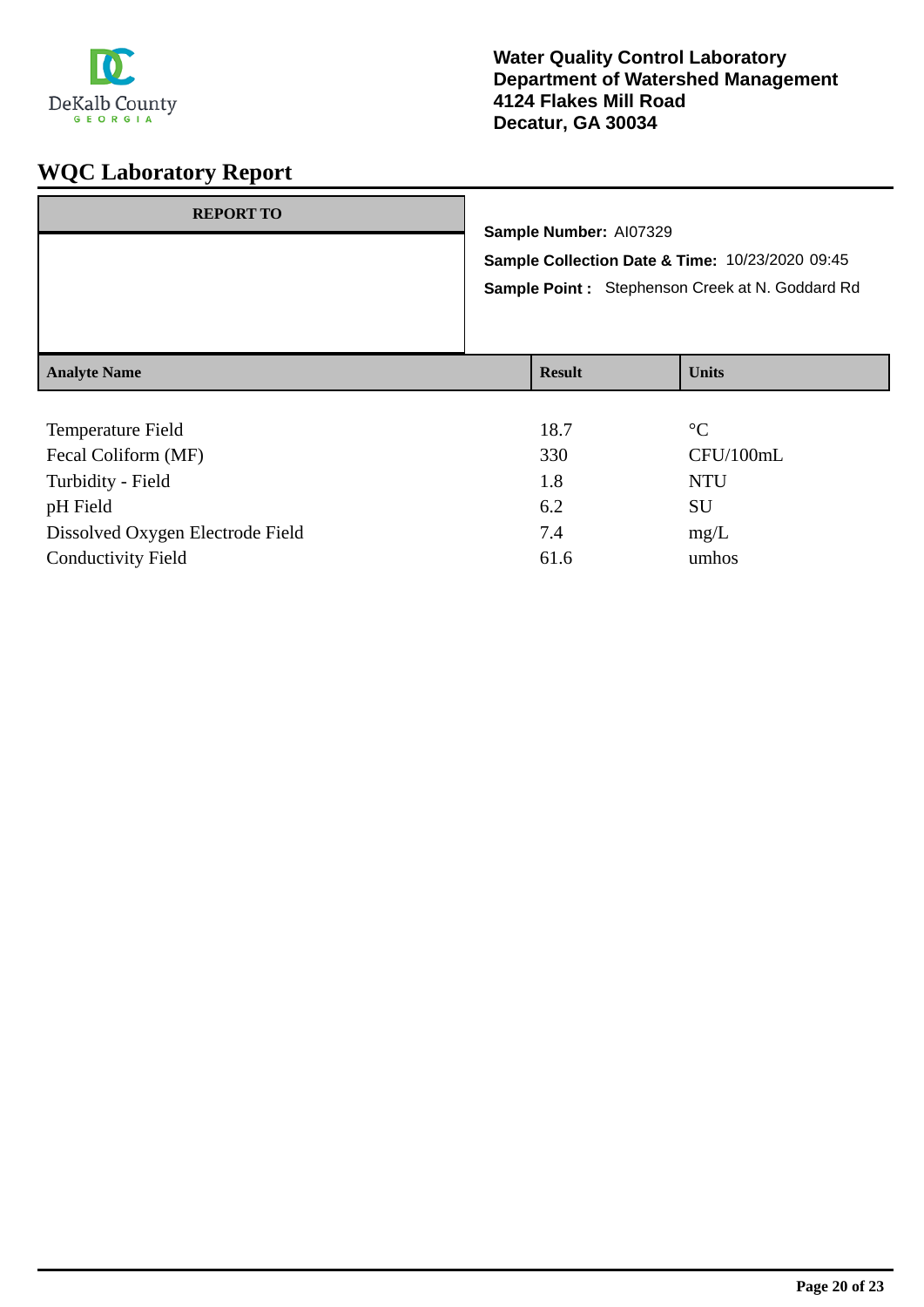

# **WQC Laboratory Report**

| <b>REPORT TO</b>                 |                                                                                                                                                |  |                 |
|----------------------------------|------------------------------------------------------------------------------------------------------------------------------------------------|--|-----------------|
|                                  | Sample Number: AI07330<br>Sample Collection Date & Time: 10/23/2020 10:15<br><b>Sample Point:</b> Fecal monitoring site on Hayden Quarry<br>Rd |  |                 |
|                                  |                                                                                                                                                |  |                 |
|                                  |                                                                                                                                                |  |                 |
| <b>Analyte Name</b>              | <b>Result</b>                                                                                                                                  |  | <b>Units</b>    |
|                                  |                                                                                                                                                |  |                 |
| Temperature Field                | 19.2                                                                                                                                           |  | $\rm ^{\circ}C$ |
| pH Field                         | 6.9                                                                                                                                            |  | <b>SU</b>       |
| <b>Conductivity Field</b>        | 93.4                                                                                                                                           |  | umhos           |
| Fecal Coliform (MF)              | 480                                                                                                                                            |  | CFU/100mL       |
| Dissolved Oxygen Electrode Field | 6.2                                                                                                                                            |  | mg/L            |

Turbidity - Field NTU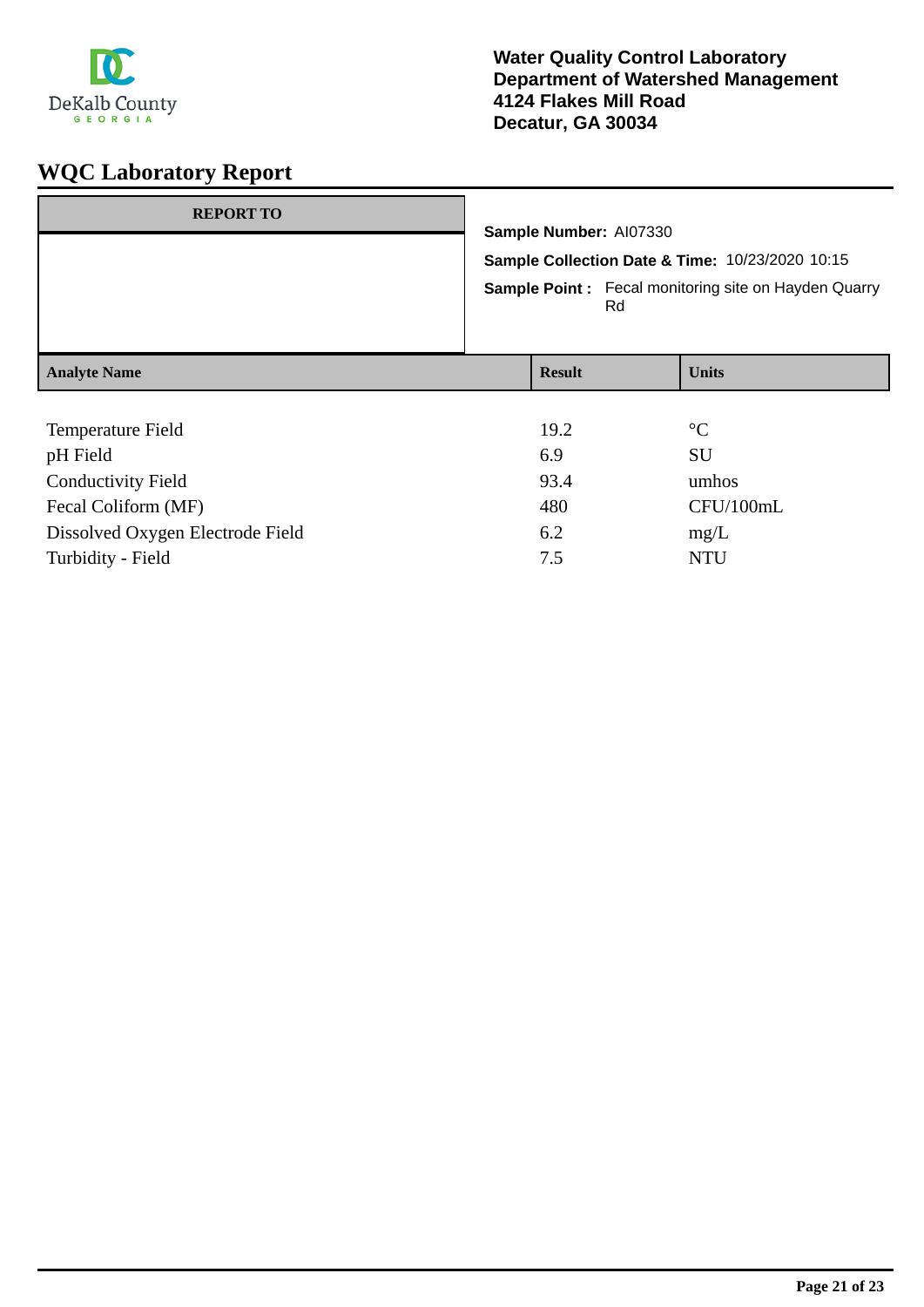

# **WQC Laboratory Report**

| <b>REPORT TO</b>                 | Sample Number: AI07331<br>Sample Collection Date & Time: 10/23/2020 10:00<br><b>Sample Point:</b> Fecal monitoring site at Aztec Rd.<br>Doraville |  |                 |
|----------------------------------|---------------------------------------------------------------------------------------------------------------------------------------------------|--|-----------------|
| <b>Analyte Name</b>              | <b>Result</b>                                                                                                                                     |  | <b>Units</b>    |
| Temperature Field                | 17.4                                                                                                                                              |  | $\rm ^{\circ}C$ |
| Turbidity - Field                | 2.0                                                                                                                                               |  | <b>NTU</b>      |
| Dissolved Oxygen Electrode Field | 10.2                                                                                                                                              |  | mg/L            |
| Fecal Coliform (MF)              | 500                                                                                                                                               |  | CFU/100mL       |
| pH Field                         | 7.2                                                                                                                                               |  | SU              |

Conductivity Field 162 umhos